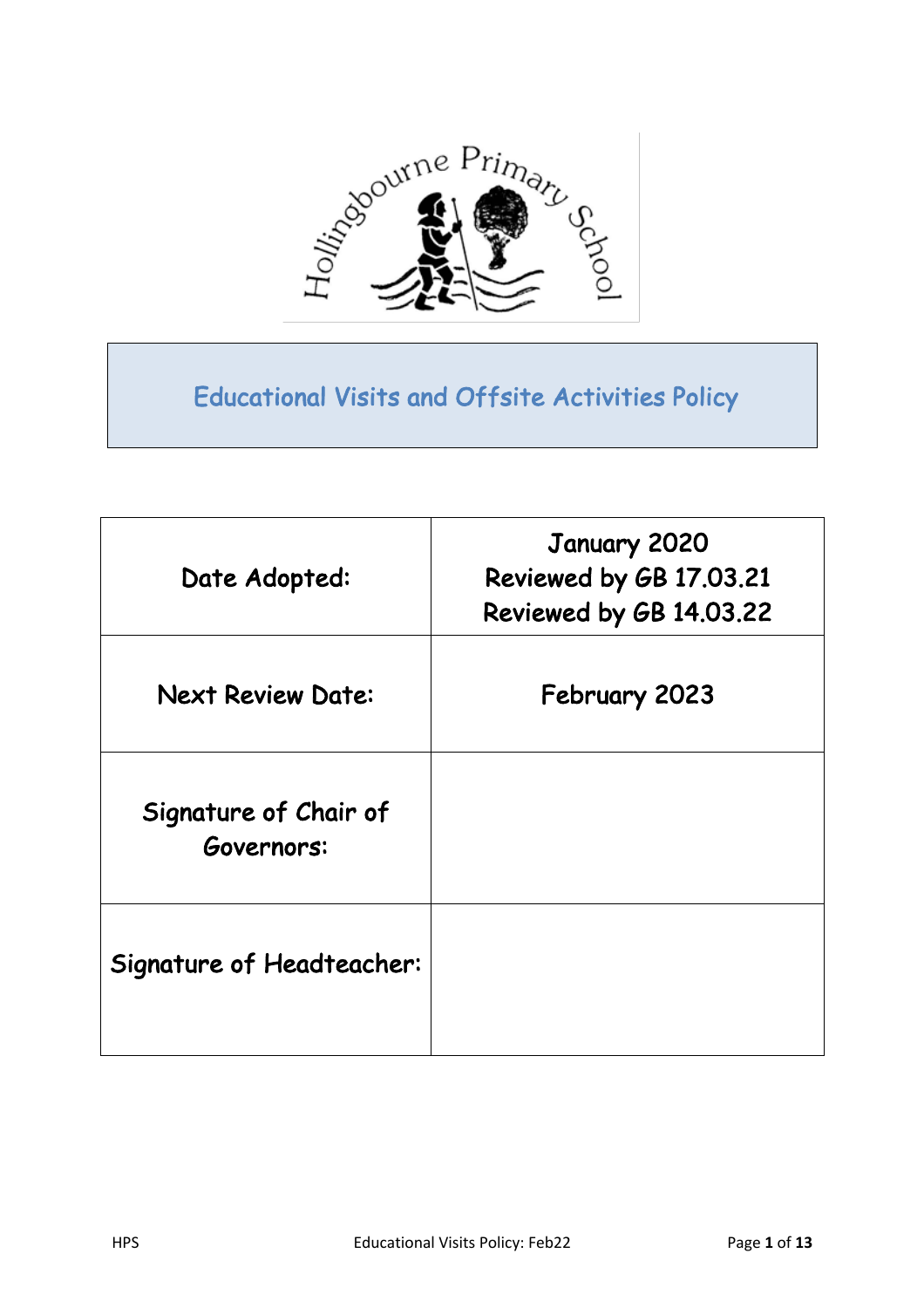## **Hollingbourne Primary School**

# **Educational Visits and Offsite Activities Policy**

February 2021

### **OUTLINE AND PURPOSE**

"It has long been acknowledged that students can derive a good deal of educational benefit from taking part in visits with their schools. In particular they have the opportunity to undergo experiences not available in the classroom." *Health and Safety of Students on Educational Visits – DfES 1998* 

"Outdoor learning supports academic achievement, for example through fieldwork projects, as well as the development of 'soft' skills and social skills, particularly in hard to reach children. It can take place on school trips, on visits in the local community or in the school grounds.

*House of Commons Education and Skills Select Committee – February 2005* 

Outdoor Education gives depth to the curriculum and makes an important contribution to students physical, personal and social education *Outdoor Education- Aspects of good practice – OfSTED – Sept 2004* 

Learning outside the classroom is about raising achievement through an organised, powerful approach to learning in which direct experience is of prime importance. This is not only about what we learn but importantly how and when we learn. *Learning Outside the Classroom – KCC - 2012* 

An educational visit can therefore be seen as any aspect of a student's education that takes place off the main school site and should include visits to such places as parks, museums, swimming pools etc. as well as residential trips and visits abroad.

**The school has a strong commitment to the added value of learning outside the classroom, some of which takes place beyond the statutory school day and beyond the school premises. Each year the school will arrange a number of educational visits and activities that take place off the school site and/or out of school hours, which support the aims of the school. The Governing Body has given its approval to the full range of activities being organised in support of the educational aims of the school.**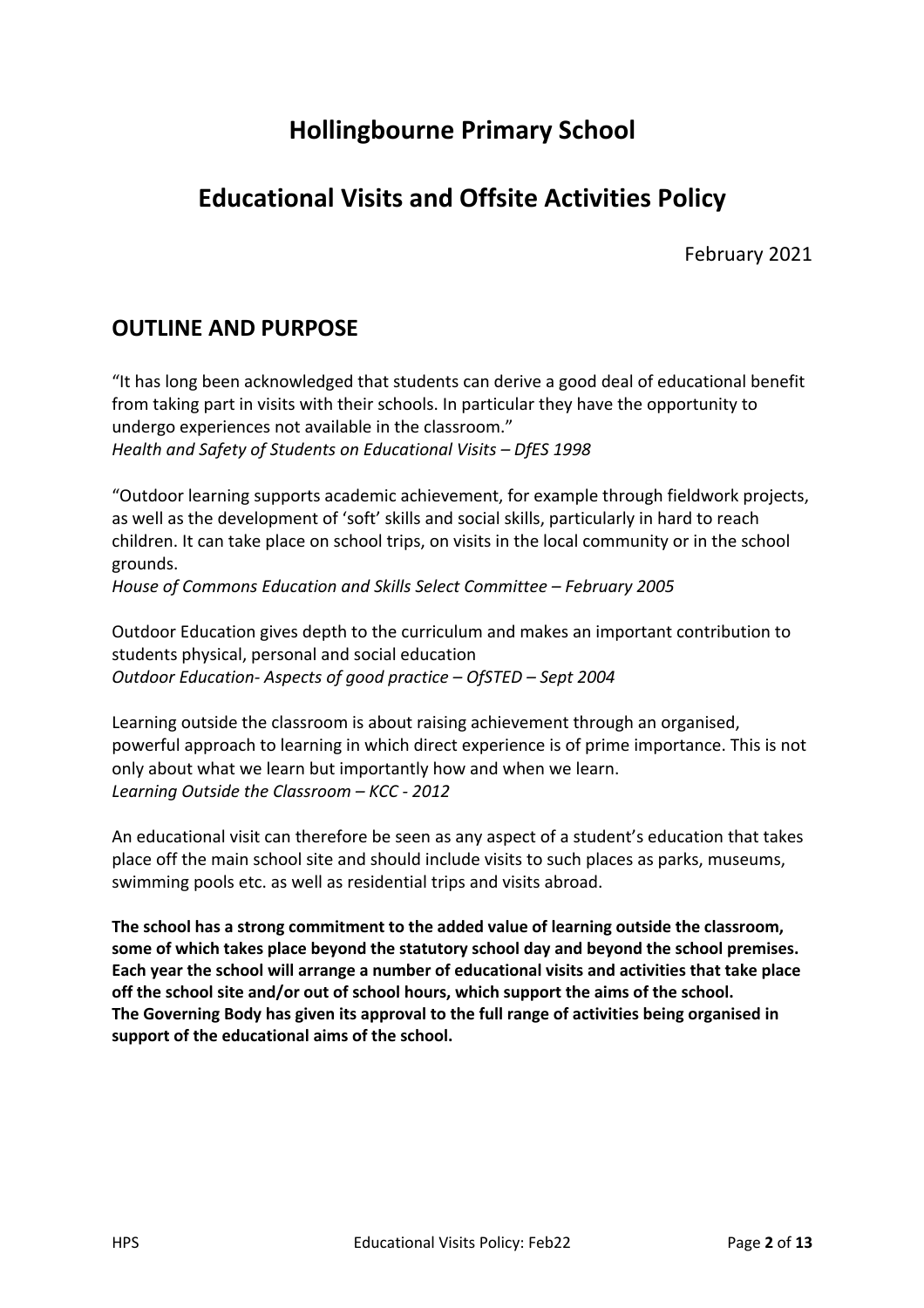### **ROLES AND RESPONSIBILITIES**

#### **Role of the Governors:**

- To ensure that the Headteacher has adhered to the guidelines and regulations provided by the DfE, the Outdoor Education Advisors Panel, KCC and the School's Health & Safety Policy.
- To ensure that all residential visits, trips abroad and those involving outdoor and adventurous activities are approved by the Headteacher and that Governors are informed.
- To ensure that that all aspects of risk management have been considered and that risk assessments for travel, accommodation and activities have been carried out prior to departure.
- To ensure that residential and/or adventurous trips/activities are recorded on the Kent EVOLVE system as appropriate.
- To ensure that staff have appropriate training and skill for any adventurous activity, eg campfire management for campfires to be lit.
- To ensure measures exist to obtain parental consent on a basis of full information, to investigate parental complaints.
- To ensure that there appropriate emergency planning procedures in place to support the school in the event of a critical incident.
- To ensure that there is an annual monitoring check made to ensure that the guidance, policy and procedures are being followed. The results of this check to be fed back to the Governing Body.
- To review the Educational Visits Policy and Procedures annually.

#### **Role of the Headteacher:**

- To ensure that visits comply with the guidelines and regulations provided by the DfE, the Outdoor Education Advisors Panel, KCC and the School's Health & Safety Policy.
- To ensure that residential and/or adventurous trips/activities are logged on EVOLVE.
- To ensure that in the event of a major incident or accident, the relevant guidelines are adhered to in terms of informing, parents, staff and the media. Help to ensure that serious incidents, accidents and near-accidents are investigated.

#### **Role of the Visit Leader:**

The Visit Leader has full responsibility for the safe running of the activity including pre planning and following guidance and ensuring all participants are aware of their roles. To achieve this, the Visit Leader will:

- Identify the clear purpose and objectives of the visit.
- Ensure that they are aware of, and comply with, the advice, guidelines and regulations from the DfE, the Outdoor Education Advisors Panel, KCC, this policy and other school policies concerning their particular visit.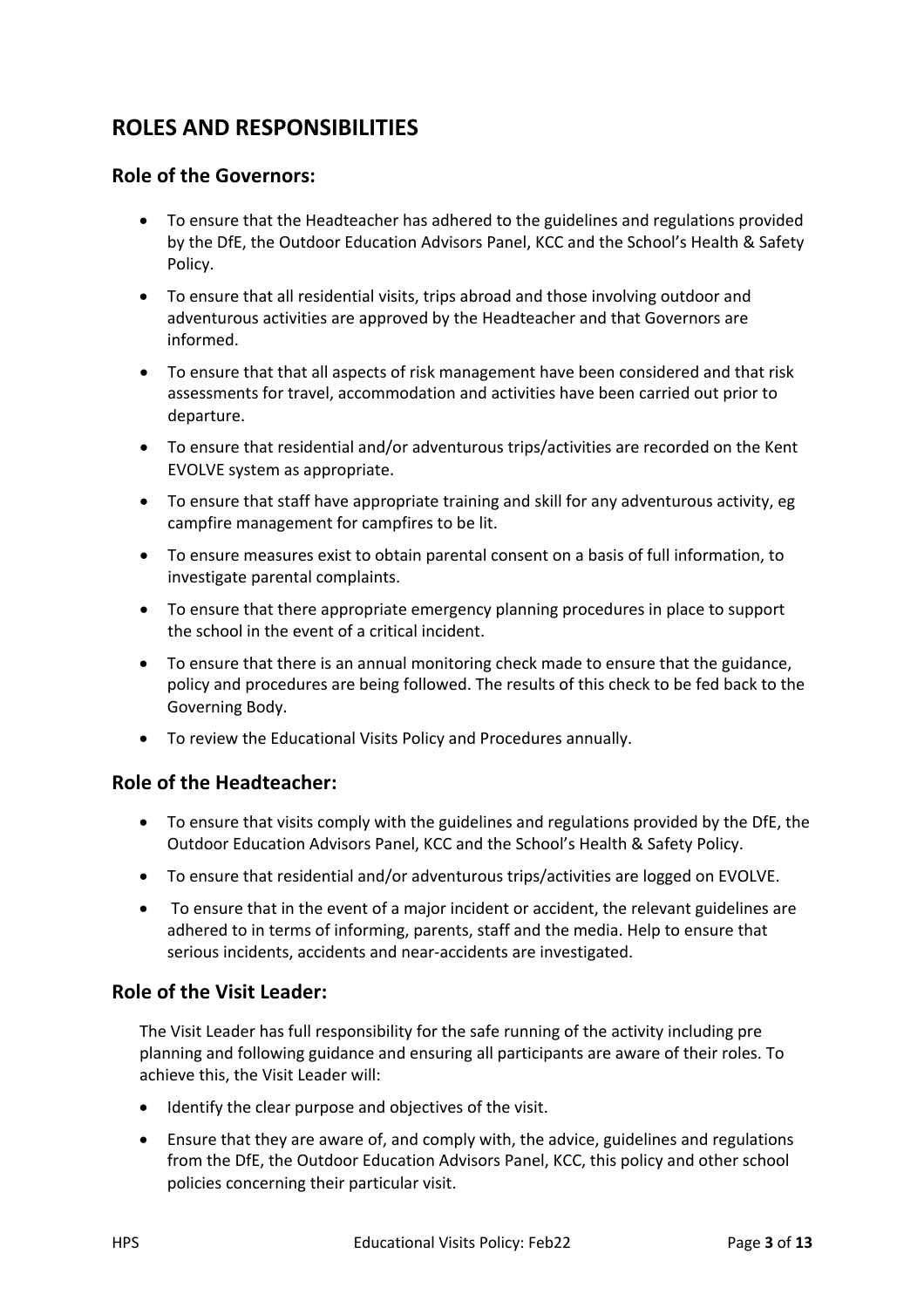- Complete visit documentation for any visit off-site (although local visit will have been gained when the child starts at school so will not need to be sought), no matter how short its duration, including the school's trip guidance.
- Plan the itinerary in such a way as to account for all times on the visit including meal and 'down' times particularly on residential trips.
- Have prior knowledge of the venue and make an exploratory pre-visit whenever necessary.
- Inform parents and seek permission/consent, detailing the nature, purpose and related activities involved in the visit.
- Ensure that children's individual medical needs are accounted for, that appropriate medication is taken on the visit and that wherever possible a qualified first aider is present.
- Allocate supervisory responsibility to each adult for named students and ensure that each adult knows which students they are responsible for. To ensure that each student knows which adult is responsible for them and that all adults understand that they are responsible to the visit leader for the supervision of the students assigned to them.
- To ensure that all adults involved in supervising the visit are aware of the risk assessments including any alternative plans and the expected standards of behaviour.
- To continuously monitor the appropriateness of the activity, the physical and mental condition and abilities of the group members and the suitability of the prevailing conditions.

### **PROCEDURES**

The school has in place a clear process to be adhered to in planning and organising an educational visit or trip. These are contained in the following pages and outlined for staff in Appendix A. .

### **ARRANGEMENTS FOR OFF-SITE ACTIVITIES INCLUDING EDUCATIONAL VISITS AND TRIPS**

If you are considering organising an off-site activity for the first time please discuss the proposals with the head teacher before "putting pen to paper." Be clear on the purpose of your visit and be aware that a non-curriculum based activity during school hours is unlikely to receive approval!

The Health and Safety: Advice on legal duties and powers – DfE June 2013 (Updated Feb 2014), The National Guidance (Outdoor Education Advisors Panel- OEAP), KCC Regulations and Guidance for Safe Practice of Offsite Activities (regularly updated) and the School's Health & Safety Policy must be read.

Risk Assessments need to be undertaken for all off-site activities, following the school trip guidance.

All residential visits and/or those activities deemed hazardous will require further information to be supplied. The gender of staff on these visits should reflect the gender of the students.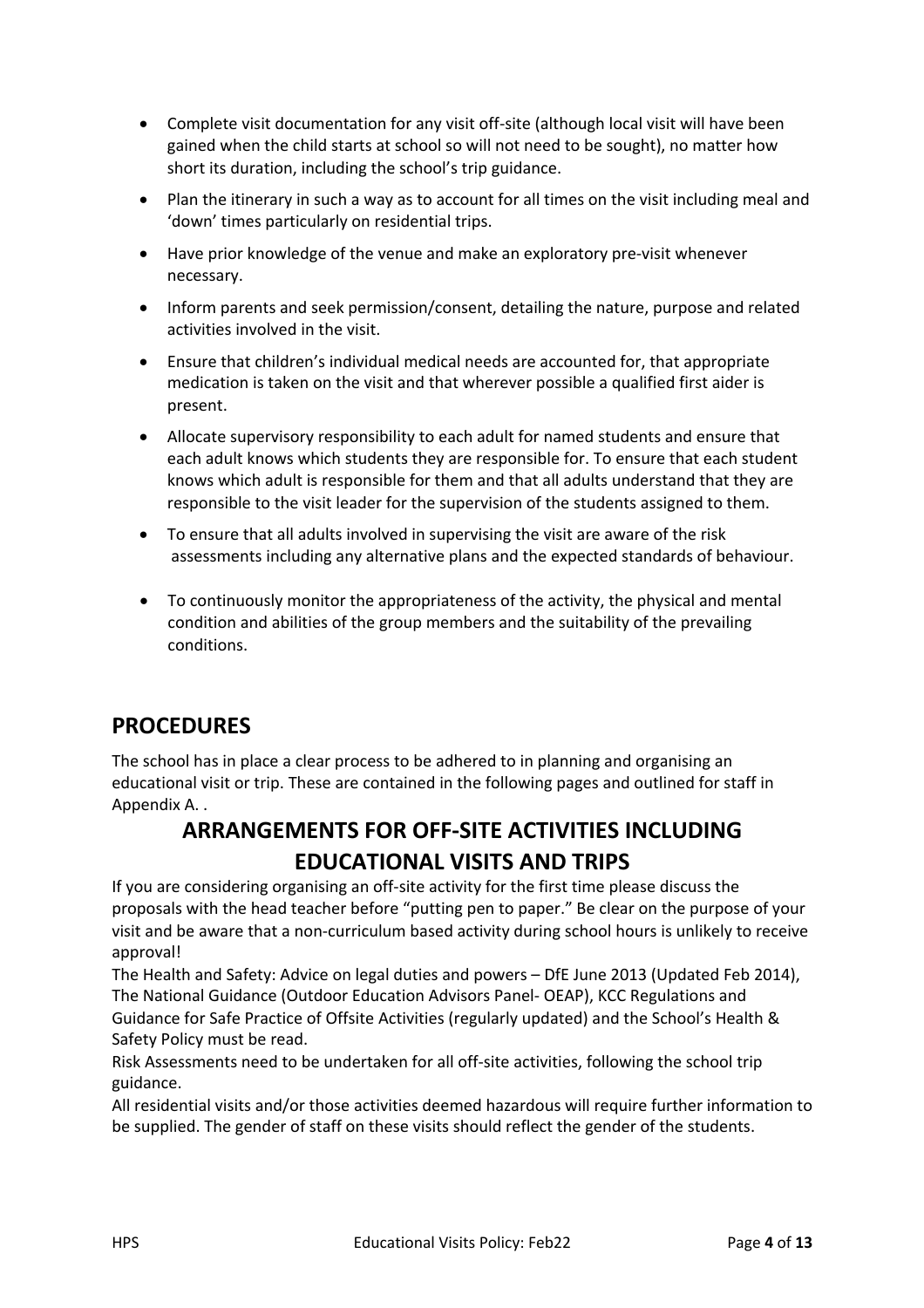### **CHECKLIST FOR ORGANISING AN OFF-SITE ACTIVITY**

- Read the DfE booklet Health & Safety: Advice on legal duties and powers.
- Read all the relevant guidance available from the National Guidance (Outdoor Education Advisors Panel- OEAP).
- Read the KCC "Regulations & Guidance for Safe Practice of Offsite Activities, including recent updates.
- Read the School's Health & Safety Policy and Educational Visits Policy.
- Undertake risk assessments for all activities.
- All residential visits and/or those activities deemed hazardous will require further information to be supplied. Please liaise directly with the headteacher to provide detailed information.
- Draft letter to parents
- Where feasible carry out an exploratory visit.
- Organise passports, visas, EHIC cards etc.
- Check medical information on students Local or Trip specific consent form?
- Keep all records/receipts/correspondence etc.
- Organise First Aid Kits to take with you.
- Organise mobile phone to take with you.
- Establish what to do in event of an emergency.
- Designate staff/adult responsibilities.
- Confirm travel arrangements.
- Arrange a "Telephone Tree" or other arrangements for contacting parents re safe arrival, delay etc for all residential visits and trips returning after 5pm (except small groups.)
- A week before inform caterers of numbers of students that will not be in school for lunch.
- Inform students of the School's behaviour expectations on visits.
- Complete a final details sheet including names, departure & arrival times, contact numbers etc. – a copy of which must be left in the school office and with emergency contact.
- Ensure emergency contact/school office know of your safe return.
- Complete accident forms on your return.

### **WHAT A LETTER TO PARENTS SHOULD INCLUDE:**

- Where the visit is to.
- The purpose of the visit.
- Date and time of departure and arrival.
- Method of transport
- Uniform or own clothes.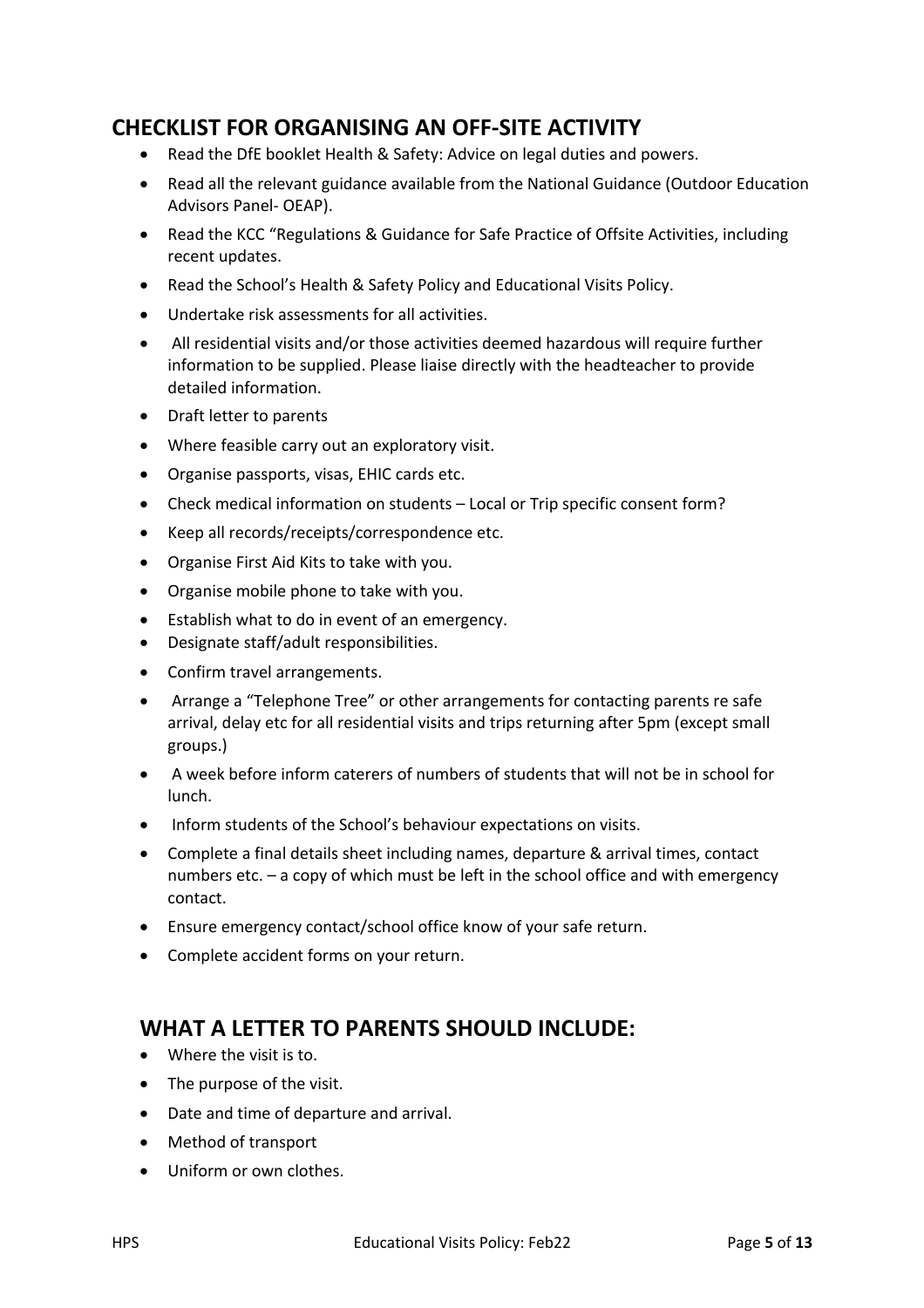- Cost. If this visit is during school time you should include the wording "a voluntary contribution of £--- is required from all students wishing to participate.
- Deadlines for payments.
- Suggested pocket money.
- Lunch arrangements
- Closing date for payments.

### **THE REPLY SLIP MUST INCLUDE:**

- 1. Name of student and form.
- 2. Agreement for participation in trip.
- 3. Consent for any emergency medical treatments to be given including anaesthetics.
- 3. Details of any payments.
- 4. Parent/guardian's signature and date.

#### **A copy of the letters and information you intend to give to students must be given to the School Secretary**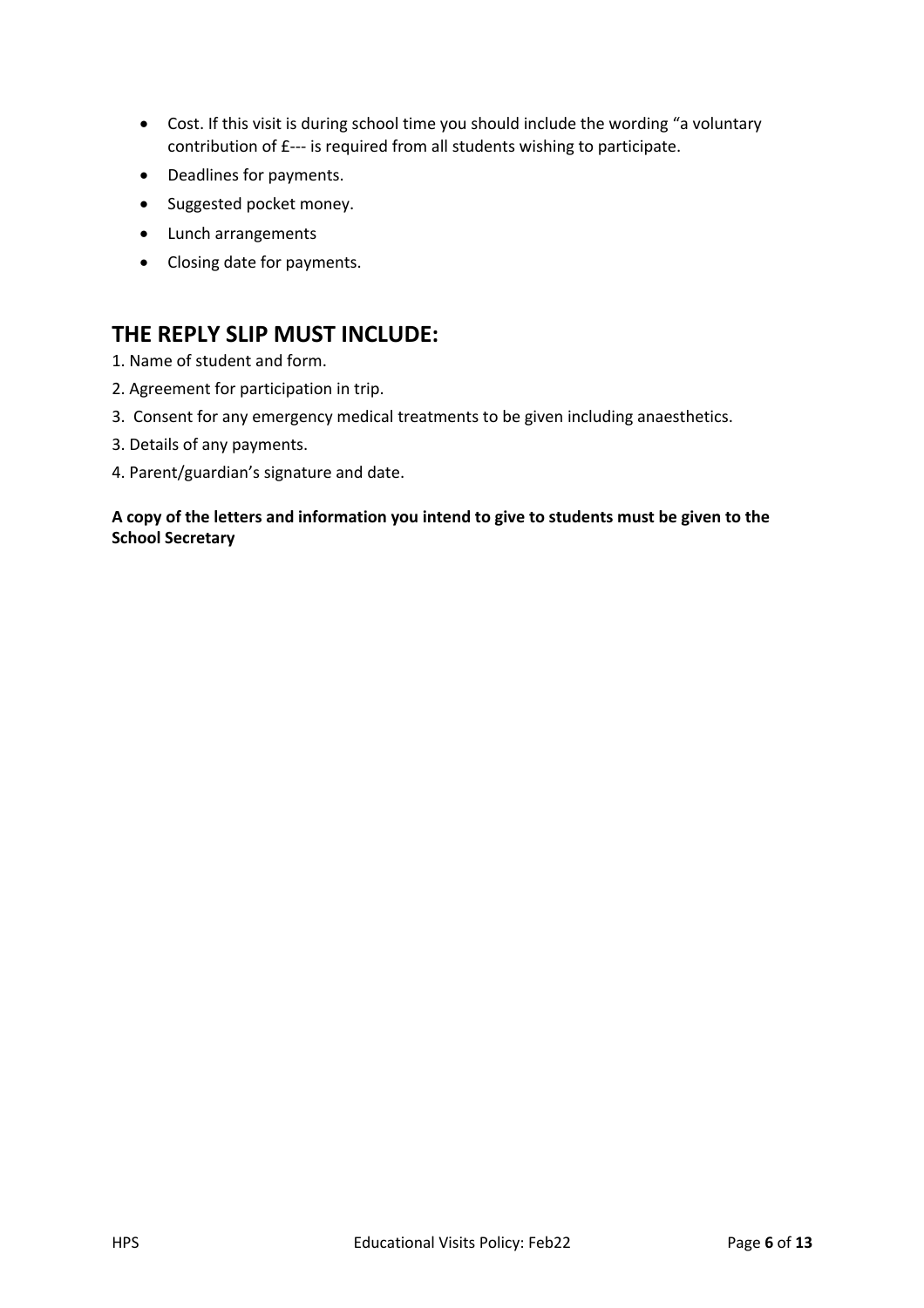### **RISK ASSESSMENTS**

*Risk assessment and risk management are legal requirements. For educational visits they involve the careful examination of what could cause harm during the visit and whether enough precautions have been taken or whether more should be done. The aim is to make sure wherever possible that no one gets hurt or becomes ill. The programme of a visit, as set out in the risk assessment and the consent form, should not be deviated from.*

**Generic activity risk assessments**, which are likely to apply to the activity wherever and whenever it takes place have been prepared by the school. Examples of generic risk assessments includecoach travel and visits to coastal venues. School staff will not normally prepare them unless they have accumulated specific experience or other expertise.

**Visit/site specific risk assessments** which will differ from place to place and group to group. These are usually undertaken by the school for each venue and are amended as necessary for different groups. They should be prepared or agreed by the head teacher.Activities such as swimming, crossing roads and curricular partnerships with other schools are examples of these site specific risk assessments where the same venue is used each week and barring any changes to the nature of that venue, our prime concern on a weekly basis is the risk presented by the group of students undertaking the visit. However for visits which are 'one offs' a specific risk assessment for the venue itself as well as for the students is required. Examples of this would be visits to farms, galleries, museums, public parks etc. as part of a specific curriculum module for a specific class group.

**All staff and students should be aware of a "PLAN B" in the event of the planned agenda needing to change.** Visit leaders are always in charge. They should trust their own knowledge of the young people and use their own professional judgement. This may include challenging an activity leader where the visit leader's knowledge of the group is superior or intervening to prompt a change of plan, including stopping an activity if they feel uncomfortable or believe that that it has become too hazardous. Where it is considered unsafe to include a particular student because there is serious doubts concerning their behaviour or it is felt that they represent a significant risk to themselves or others within the group (including staff), the Headteacher will make the final decision on whether the student should access the trip and suitable alternatives that will meet the educational needs of the visit will be planned.

### **VETTING OF PROVIDERS**

When a residential or visit that includes adventurous activities (see \* LA Approval System and Procedures Guidance Notes) is being considered, the Providers of such services may be vetted by the LA on our behalf to ensure that it meets the LA requirements. This is why the Outdoor Education Unit should be contacted\* prior (Pre Check) to any contracts being established. It is important that this check is made even if the chosen Provider is one that the school has used on previous occasions. \* *See the EVC or KELSI (Kent Education Learning & Skills Information) – Educational and Offsite Visits* 

Some providers may have the LOtC Quality Badge, AALA Licence or Adventuremark. Holding one of these is a credible assurance of appropriate Health & Safety management systems, and no further verification should be necessary. Although all adventurous activities should be logged on KCC's EVOLVE system for KCC approval.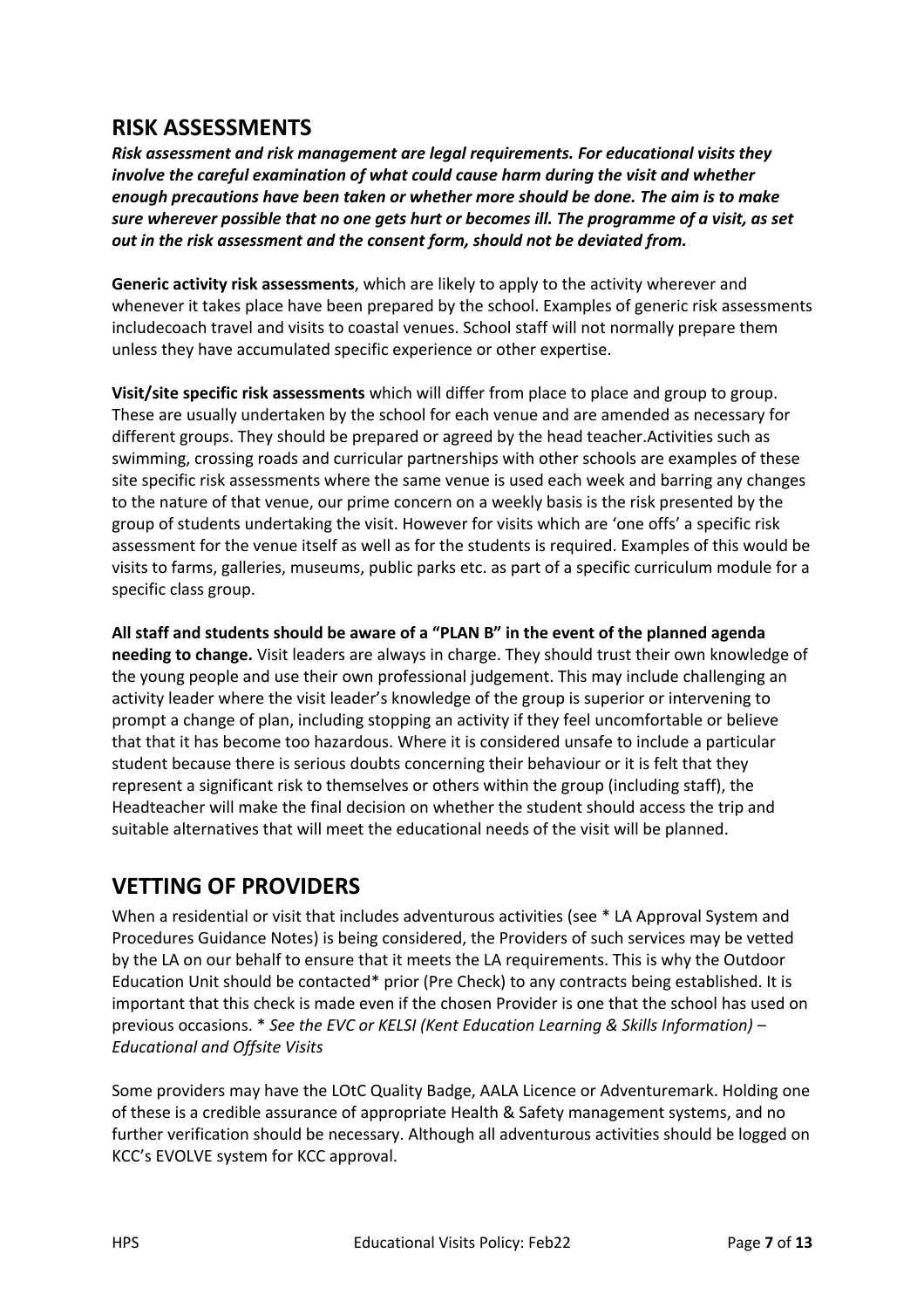### **LICENSED ACTIVITIES**

Most Providers who offer adventurous activities require an Adventurous Activity Licence. The adventurous activities that fall within the scope of the Licencing Authority include; Caving, Climbing, Trekking and Watersports. See above.

The status of a Provider in terms of licencing will be confirmed during the Pre Check process. The Outdoor Education Unit will confirm if any Provider requires a licence and will check if a Providers licence is current.

### **VOLUNTARY CONTRIBUTIONS**

The basic principle underlying the charging provisions of the 1988 Act (ERA 1988) is that education provided by any maintained school for its registered students should be free of charge if it takes place wholly or mainly during school hours.

There is also the principle that an educational visit mainly outside the school day should be free of charge if it contributes to the delivery of the National Curriculum.

Charges may be made for residential accommodation.

Visits that are non-educational should not take place during school time denying access to full programmes of study.

All visits during the school day should therefore be deemed to be educational. Voluntary contributions can be requested for any educational visit that takes place during the school day; however a student cannot be prevented from taking part in the visit on the basis of a family not making any or sufficient contribution.

Where the visit is non-educational the charge cannot exceed the actual costs to be incurred. Costs can be calculated against transport, board and lodging, admission costs, costs of appropriate non-teaching staff, incidental costs of staff, materials and equipment and insurance costs.

Accounts related to off-site activities should be kept by the visit leader and checked by the school finance secretary.

### **VOLUNTARY HELP**

The use of voluntary helpers should only be permitted by the Headteacher. This permission will be based upon knowledge of the volunteers and their previous experience and training (on the job). The fact that help is voluntary does not negate the legal responsibility of those involved. DBS checks may need to be carried out through the HR office on adult helpers or adults participating on school visits (they are required for all residential/overnight visits) – hence much advance notice is needed and those intending to use voluntary help should liaise with the Head teacher as early as possible in the planning phase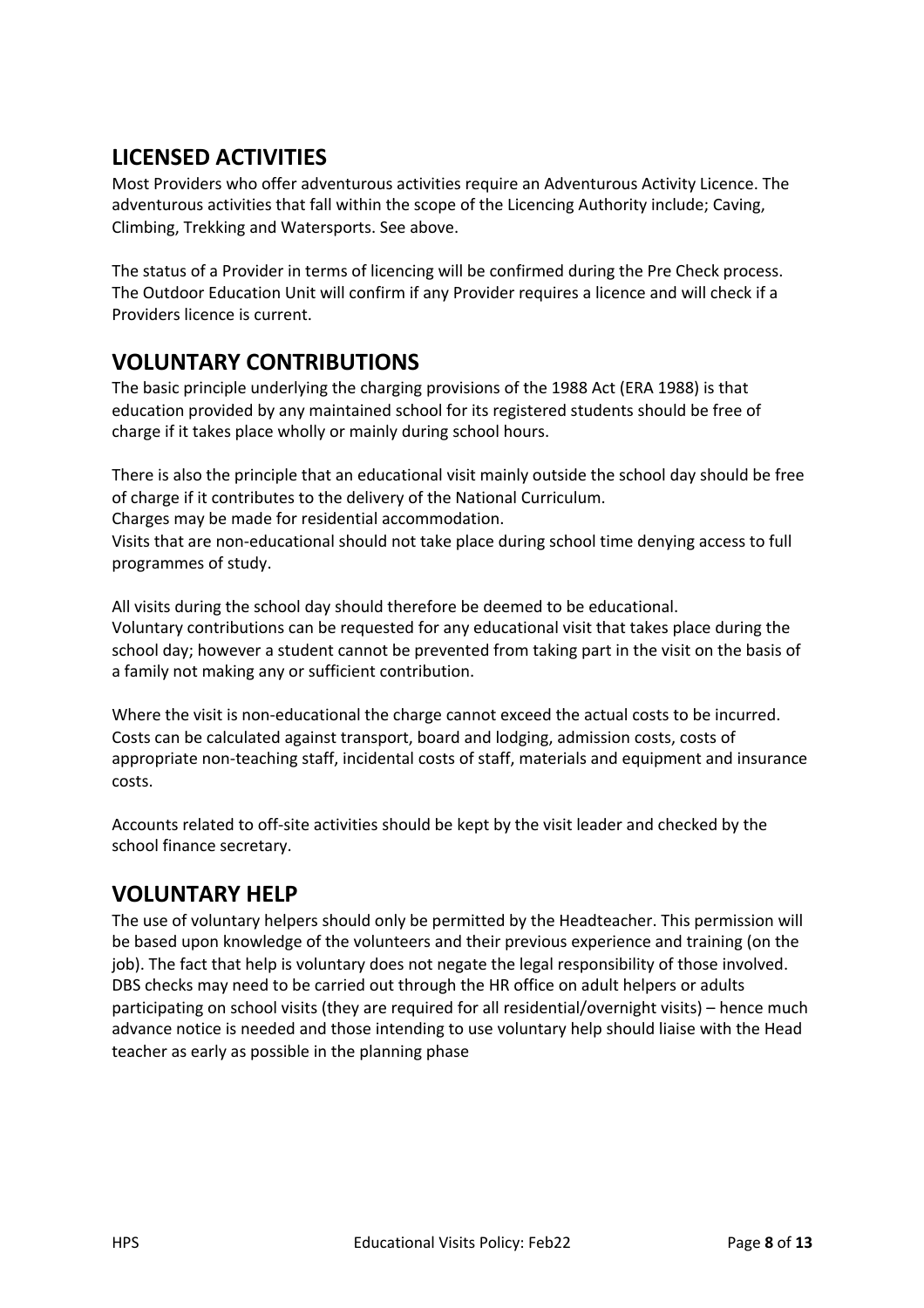#### **Appendix A: trip guidance**

At Hollingbourne Primary School, we aim to offer the children a range of enriching experiences through local visits, trips, outings and events. Experiences such as these are planned on a regular basis as a way of bringing the curriculum to life, providing children with memorable learning opportunities.

Safeguarding children is a paramount concern, and as a result, the following guidance will be followed for all visits/ trips and outings.

- For local visits, the teacher/ TA must check that all children in the class have permission for local visits. If permission is not in place this must be sought from the parent.
- Although permission does not need to be sought for local visits (as it will already have been gained when the child first joins school), parents should be notified of the visit 24 hours before going via letter/ parent comms.
- For trips beyond the immediate locality (i.e. requiring transport), specific permission must be sought from parents with a reply slip which includes parental permission for anaesthetics and emergency treatments as well as parent/carer emergency contact numbers for the day.
- For any parents or staff who are offering to transport children in their cars, insurance documents must be brought into the school office and photocopied for records. Insurance must cover the transportation of children. Parents of children being transported by others must be informed of the travel arrangements before the trip to ensure they are happy with arrangements before departure. Parents transporting children on behalf of the school should be avoided at all costs, limiting safeguarding risks.
- Copies of emergency contact details for each child must be taken on all trips.
- At least one first aid kit must be taken on all trips. Where possible a trained first aider should also be allocated to each trip.
- A risk assessment must be completed and signed by the member of staff organising the trip as well as the HT/ DHT. The risk assessment should be based on a pre- visit. If the location being visited has its own risk assessment then this can be adopted by the school. However the travel arrangements will need to be risk assessed.
- Completed risk assessments should be filed in the office in the 'risk assessment' file.
- Every adult on the trip should have a copy of the risk assessment and know what it says as well as key contact numbers of staff needed in case of emergency. The risk assessment must be followed by all staff on the trip, unless the trip leader reassesses risks on the visit.
- The agreed timetable for the day must be shared with all adults on trip and then followed by all adults. If any changes are made by the trip leader or any additional instructions are given then all adults must adhere to these.
- Only teachers and TAs should supervise children in toilets.
- If the trip is severely delayed, or a major incident occurs, the leader of the trip must call school at the earliest possible opportunity using the school landline number in the first instance, or the HT mobile number.
- Any medical equipment or medicines for individual children or staff should form part of the risk assessment and be taken on the trip as appropriate.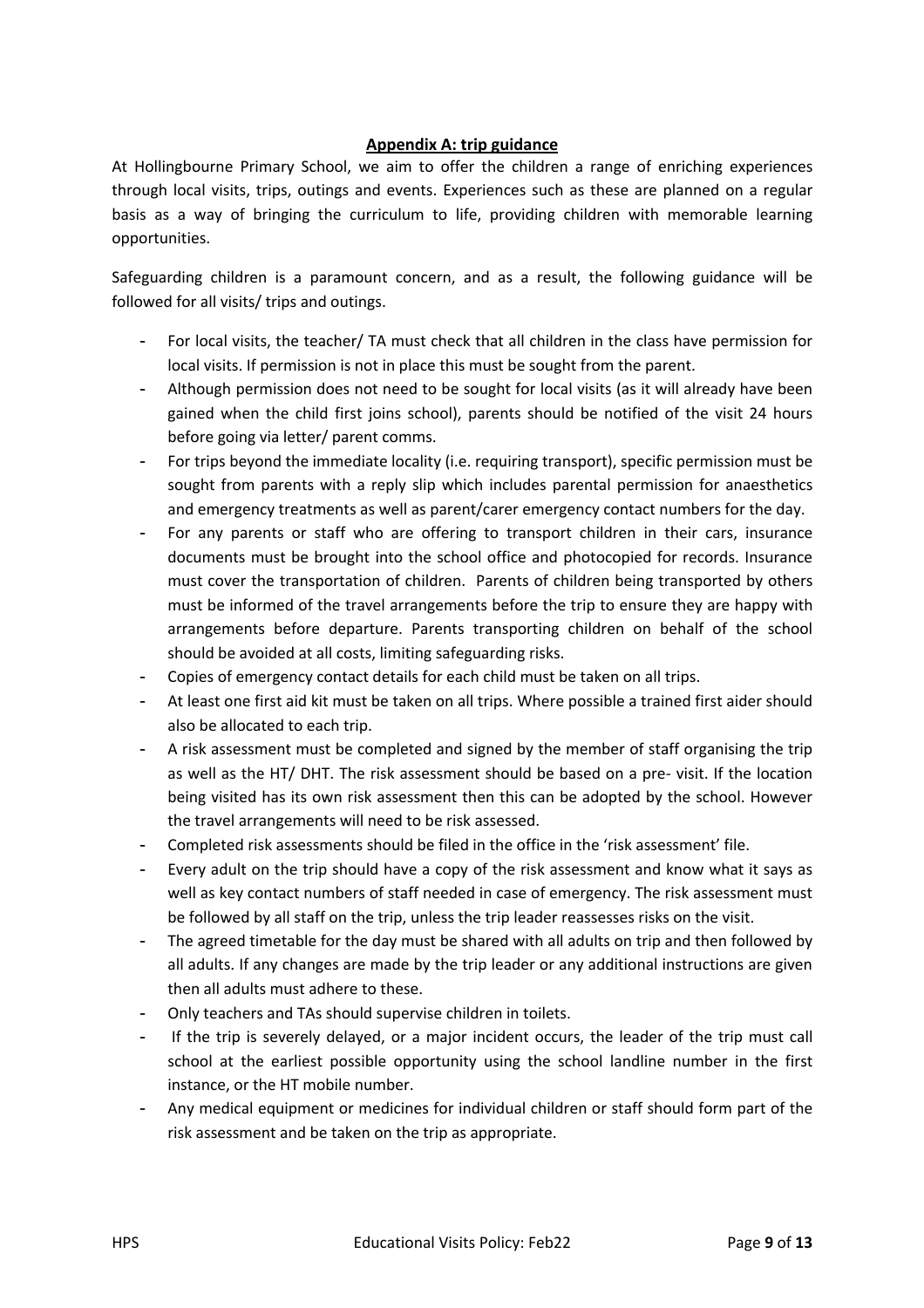**Trips out of area/ residential or trips involving risk such as climbing, water MUST be logged on the EVOLVE system.**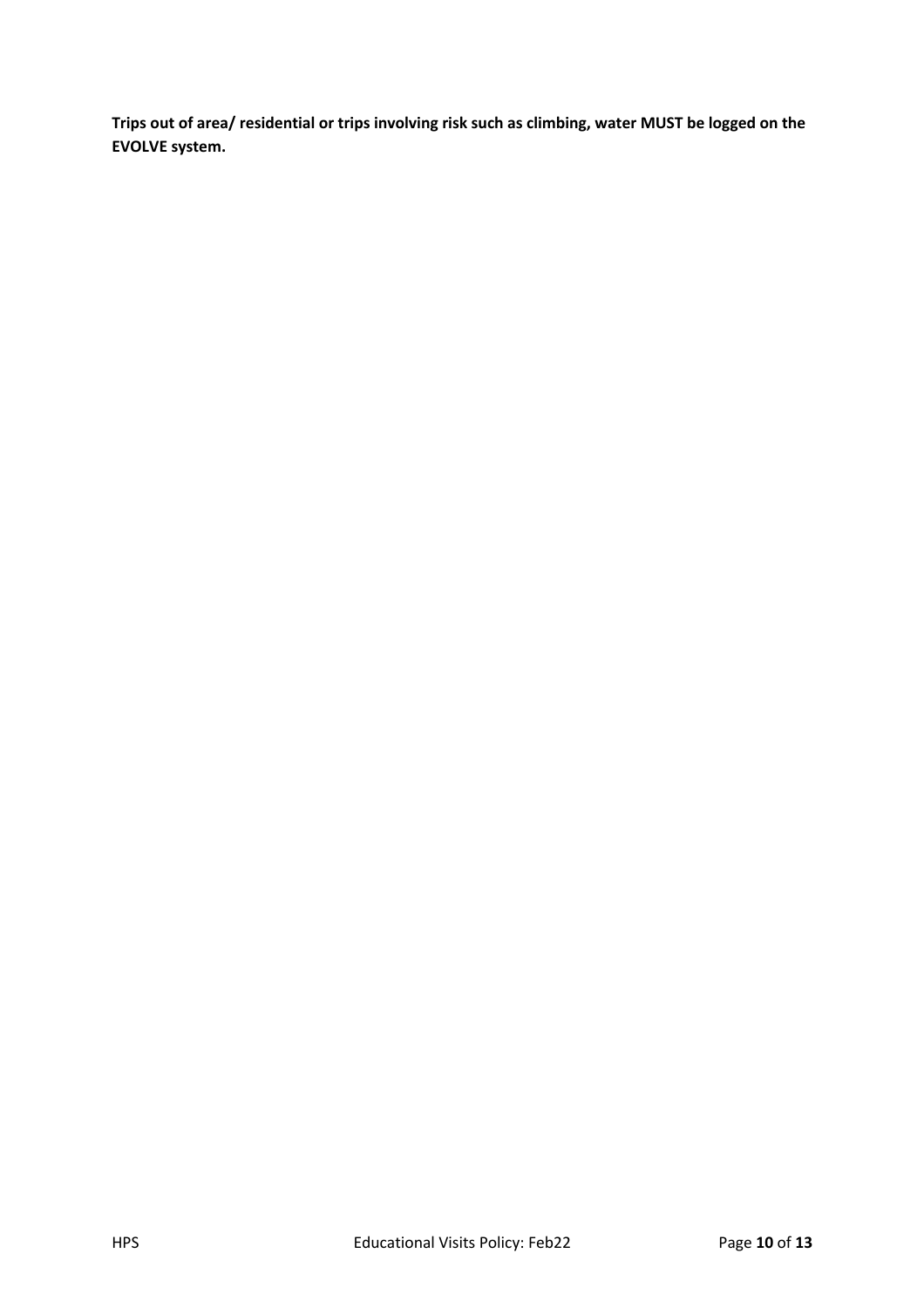

Date of visit  $\vert$   $\vert$   $\vert$   $\vert$   $\vert$   $\vert$   $\vert$ 

Hollingbourne Primary School

# Risk assessment and risk management record

| Location /purpose |       |  |
|-------------------|-------|--|
| Group Leader      |       |  |
| Year groups       | Ratio |  |
| Other adults:     |       |  |

Name Status(School/Parent)

First Aiders: Other equipment:

| <u> 1989 - Andrea Santa Andrea Andrea Andrea Andrea Andrea Andrea Andrea Andrea Andrea Andrea Andrea Andrea Andr</u> |  |  |
|----------------------------------------------------------------------------------------------------------------------|--|--|

### Mobile Phone

First Aid Kit

Asthma Pumps

### Mobile phone carried:

| Name | Number |
|------|--------|
|      |        |
|      |        |
|      |        |
|      |        |
|      |        |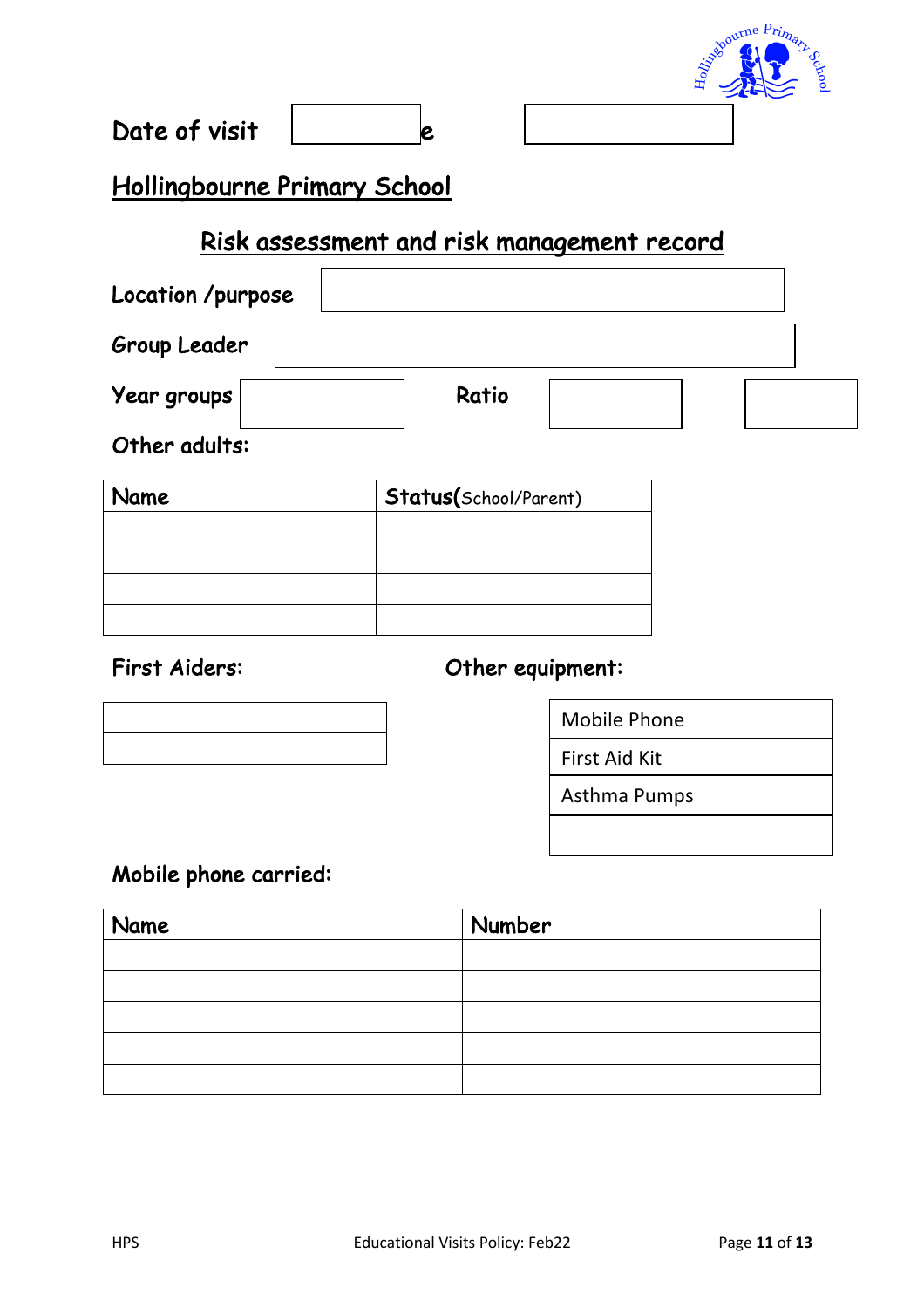

| <b>Hollingbourne Primary School</b>               |             | <b>EXAMPLE</b><br><b>General Risk Assessment</b>                                                                                                                                                                                                                                                                                                                                                                                                                                                               |                |
|---------------------------------------------------|-------------|----------------------------------------------------------------------------------------------------------------------------------------------------------------------------------------------------------------------------------------------------------------------------------------------------------------------------------------------------------------------------------------------------------------------------------------------------------------------------------------------------------------|----------------|
| <b>Off-site Activities and Educational Visits</b> |             |                                                                                                                                                                                                                                                                                                                                                                                                                                                                                                                |                |
| <b>Venue: Walk around the village</b>             |             |                                                                                                                                                                                                                                                                                                                                                                                                                                                                                                                |                |
| Consider: site, environment,                      | <b>Risk</b> | <b>Control Measures</b>                                                                                                                                                                                                                                                                                                                                                                                                                                                                                        | <b>Risk</b>    |
| activities, group                                 | Rating      |                                                                                                                                                                                                                                                                                                                                                                                                                                                                                                                | <b>Outcome</b> |
| Roads - crossing etc.                             | <b>MED</b>  | Children to walk on path at ALL times and walk in pairs within their groups<br>accompanied by a supervising adult at ALL times. All children to be reminded<br>of 'Green, Cross Code'. Cross at designated and sensible points. Two<br>members of staff to stop traffic and escort children across the road - cross in<br>waves to prevent too much hold up to traffic if necessary. Use pedestrian<br>crossing on Willington Street. Sufficient staff-child ratio.<br>1 child being given individual support. | LOW            |
| <b>Stranger Danger</b>                            | <b>MED</b>  | Children reminded of code of conduct when coming in to contact with<br>members of the public - do not talk to anyone they do not know and if they<br>happen to see anyone they do know then only talk to them in the presence<br>of a member of staff. Children remain with their group and supervising adult<br>at all times.                                                                                                                                                                                 | LOW            |
| <b>Dogs</b>                                       | <b>MED</b>  | Children remain with their group and supervising adult at all times. Children<br>to be aware that dogs may be in the street but told not to approach them<br>and keep their hands to themselves. If approached by a dog children to stand<br>still with their supervising adult and wait for the owner to collect their dog.<br>Children to be briefed on not tormenting or encouraging dogs.                                                                                                                  | LOW            |
| Animal faeces                                     | <b>MED</b>  | Children remain on the paths when walking. Children reminded to watch<br>where they are walking.                                                                                                                                                                                                                                                                                                                                                                                                               | LOW            |
| Plants e.g. stinging nettles                      | LOW         | Children remain on the paths when walking. Remind children not to touch<br>any plants or bushes.                                                                                                                                                                                                                                                                                                                                                                                                               | LOW            |